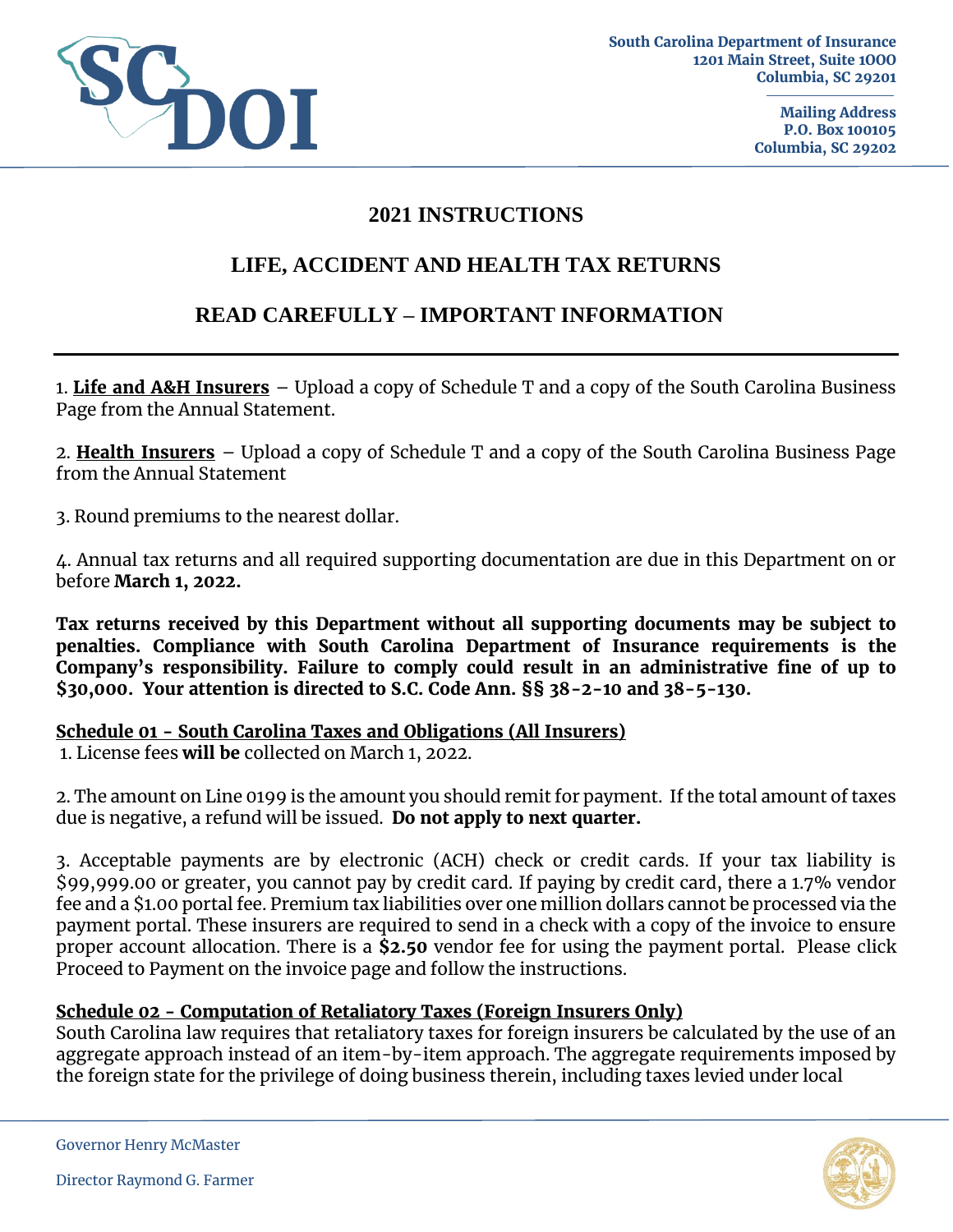ordinances, are compared with the aggregate requirements imposed in South Carolina for the privilege of doing business here, including taxes levied under local ordinances.

Complete Column A showing all taxes, fees, assessments and obligations due in South Carolina. Complete Column B showing all taxes, fees, assessments and obligations a South Carolina insurer would be required to pay your Domiciliary State under identical conditions. If the foreign state's aggregate total is greater than South Carolina's, the difference is collected from the foreign insurer as a retaliatory tax. If the remainder is negative, there is no retaliatory tax due.

**A separate retaliatory worksheet must be uploaded showing home state rates, premium amounts, and calculations. A copy of the home state tax return will satisfy this requirement. This worksheet/tax return is a part of the Required Documentation and if it is not uploaded, the Company may be subject to disciplinary action for failure to follow instructions. A Copy of the SC Fee and Tax Return Schedule 02 – Computation of Retaliatory Taxes – does not satisfy this requirement.** 

#### **Line 0209 Municipal License Fees**

A copy of the Municipal Association's correspondence and a copy of check made payable to the MASC must be uploaded.

#### **Schedule 03 – Biennial License Fee and Biennial Fixed License Fee**

1. The Biennial License Fee and Biennial Fixed License Fee **will be** collected on **March 1, 2022**

### **Schedule 04 - Exhibit of Premiums and Dividends (To Nearest Dollar)**

1. Review this Schedule carefully to ensure proper reporting of premiums**.** 

2. Use whole dollars – no cents.

3. All entries must balance to the Business Page and Schedule T of the Annual Statement. Schedule T Line 41 must agree with Line 99.99 Column A of Schedule 04 on the Fee and Tax Return.

4. Indicate negative premium by placing a negative sign immediately before the premium amount.

#### **Schedule 05 - Insurance Premium Taxes (To Nearest Dollar)**

1. The system will calculate premium tax amounts based upon the information entered on Schedule 04.

**Schedule 06 - Insurance Premium Tax Credits Allowable – Upload Assessment Certificates 1. South Carolina Life & Health Guaranty Association Tax Credit.** A 20% tax credit of the total guaranty assessment amount is allowed. This credit may not reduce the member's tax liability below zero. Any unused credit is lost and cannot be carried forward. **A copy of each Assessment Certificate must be uploaded to receive credit. Copies must be legible.** 

**2. South Carolina Health Insurance Pool Tax Credit.** This credit may not reduce the member's tax liability below zero. The credit should be applied to the tax year in which it was paid. Any unused credit may be carried forward three years after the date of payment. **A copy of each Assessment Certificate must be uploaded to receive credit. Copies must be legible.** 



Governor Henry McMaster